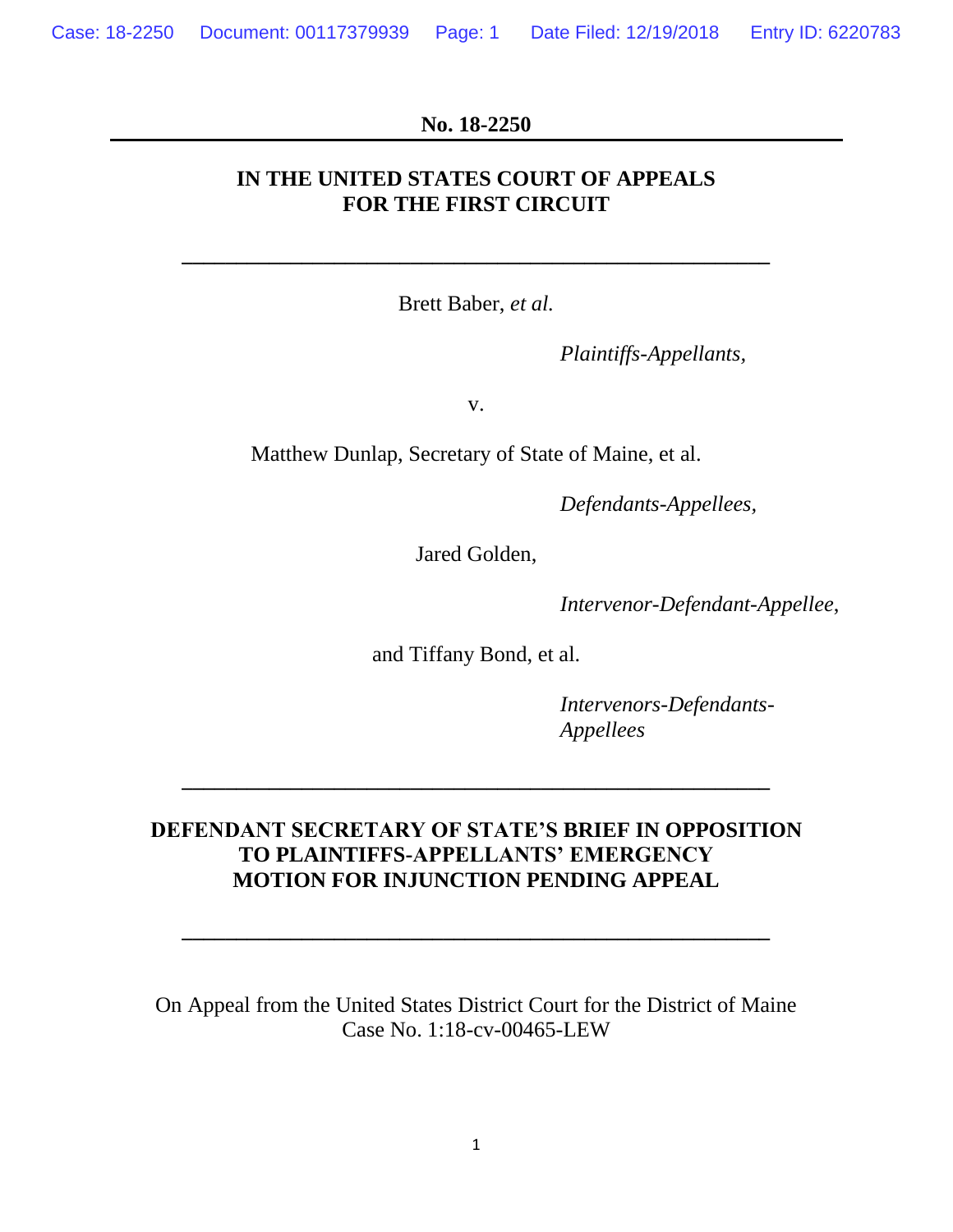#### **INTRODUCTION**

Defendant-Appellee Secretary of State Matthew Dunlap ("Secretary") submits this brief in opposition to the Emergency Motion for Injunction Pending Appeal that was filed in this Court just yesterday by Plaintiffs-Appellants Brett Baber, Terry Hamm-Morris, Mary Hartt, and Bruce Poliquin. Appellants seek an emergency injunction to "prevent[] the State of Maine from certifying a winner of the November 6, 2018 election for Maine's Second Congressional District pursuant to Maine's Ranked-Choice Voting Act, 21-A M.R.S. § 723-A ("RCV Act")." App. Mot. at 2. The election results have already been certified, however. Under the U.S. Constitution, it is now up to the United States House of Representatives to determine, when it convenes on January 3, 2019, whether to seat Jared Golden, who is the undisputed winner of the ranked-choice voting tabulation under the RCV Act and thus the Representative-elect for Maine's Second Congressional District. U.S. Const. Art. I,  $\S 5$  ("Each house shall be the judge of the elections, returns and qualifications of its own members.").

There is no merit to this appeal, and no justification for issuing emergency injunctive relief pending the appeal. The Secretary urges the Court to deny Appellants' emergency motion and, ultimately, to dismiss the appeal.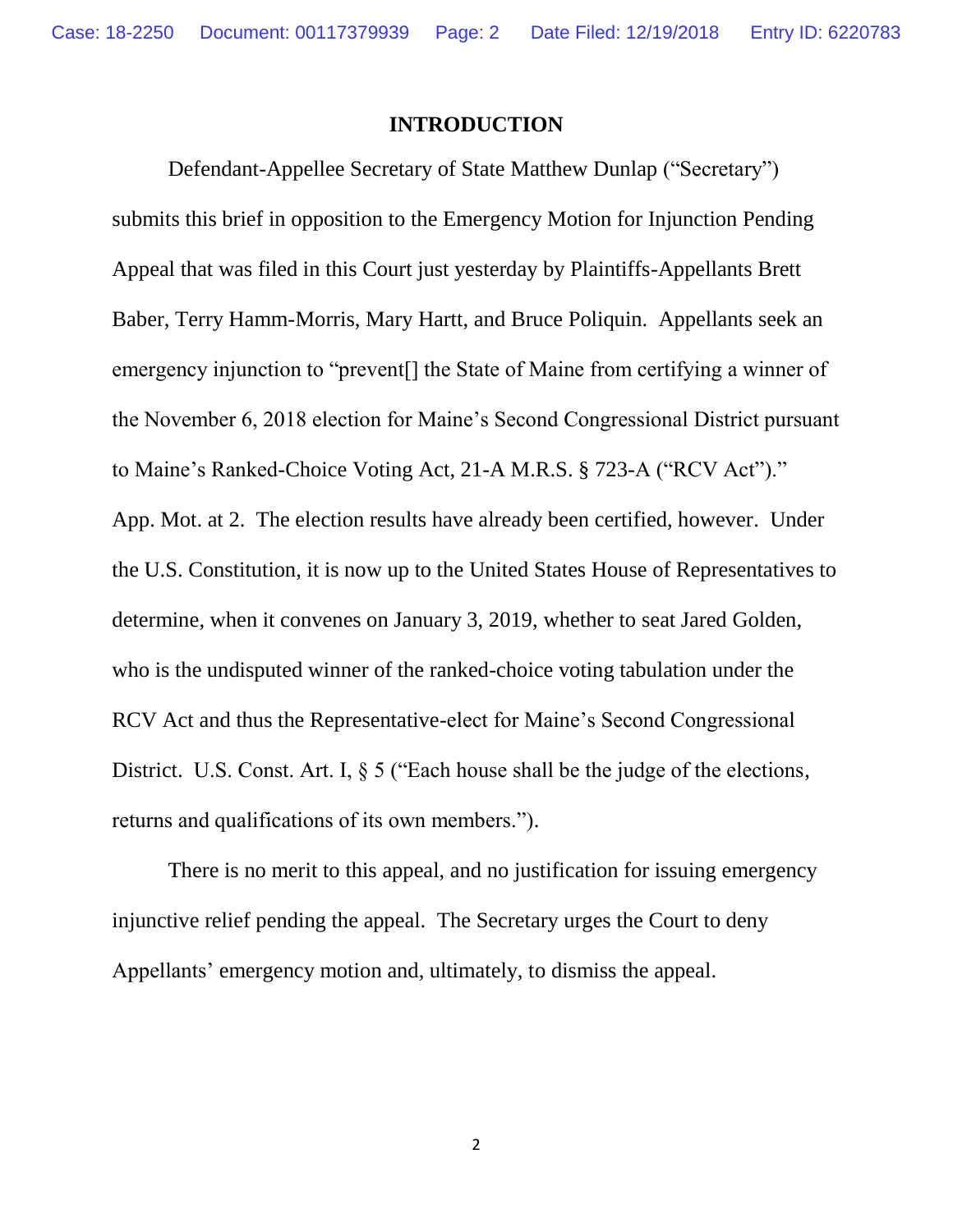Case: 18-2250 Document: 00117379939 Page: 3 Date Filed: 12/19/2018 Entry ID: 6220783

#### **BACKGROUND**

Appellant Bruce Poliquin and three of his supporters filed this lawsuit challenging Maine's ranked-choice voting ("RCV") law as *facially* unconstitutional on November 13, 2018 – a week *after* nearly 300,000 Maine voters had cast their ballots for candidates in the Second Congressional District and after the RCV counting process was well underway. At a hearing the next day, Appellants asked the District Court to grant a temporary restraining order to stop the Secretary from completing the process. The court denied the TRO on November 15, finding that Appellants had failed to show likelihood of success on the merits and that no irreparable harm would result from allowing the counting process prescribed by state law to reach a conclusion. ECF No. 26. Later that same day, the Secretary announced the RCV tabulation showing that although Bruce Poliquin had received the largest number of first-choice votes in the first round, Jared Golden had prevailed with a majority (50.62%) of votes in the final round after candidates Tiffany Bond and William Hoar were eliminated. ECF No. 44-3The District Court's opinion accurately describes the process by which Maine conducted the general election on November 6, 2018, pursuant to its ranked-choice voting law, 21-A M.R.S. § 723-A, and rules. *See* Decision and Order on Motion for Preliminary Injunction ("Decision"), ECF No. 65 at 3-5.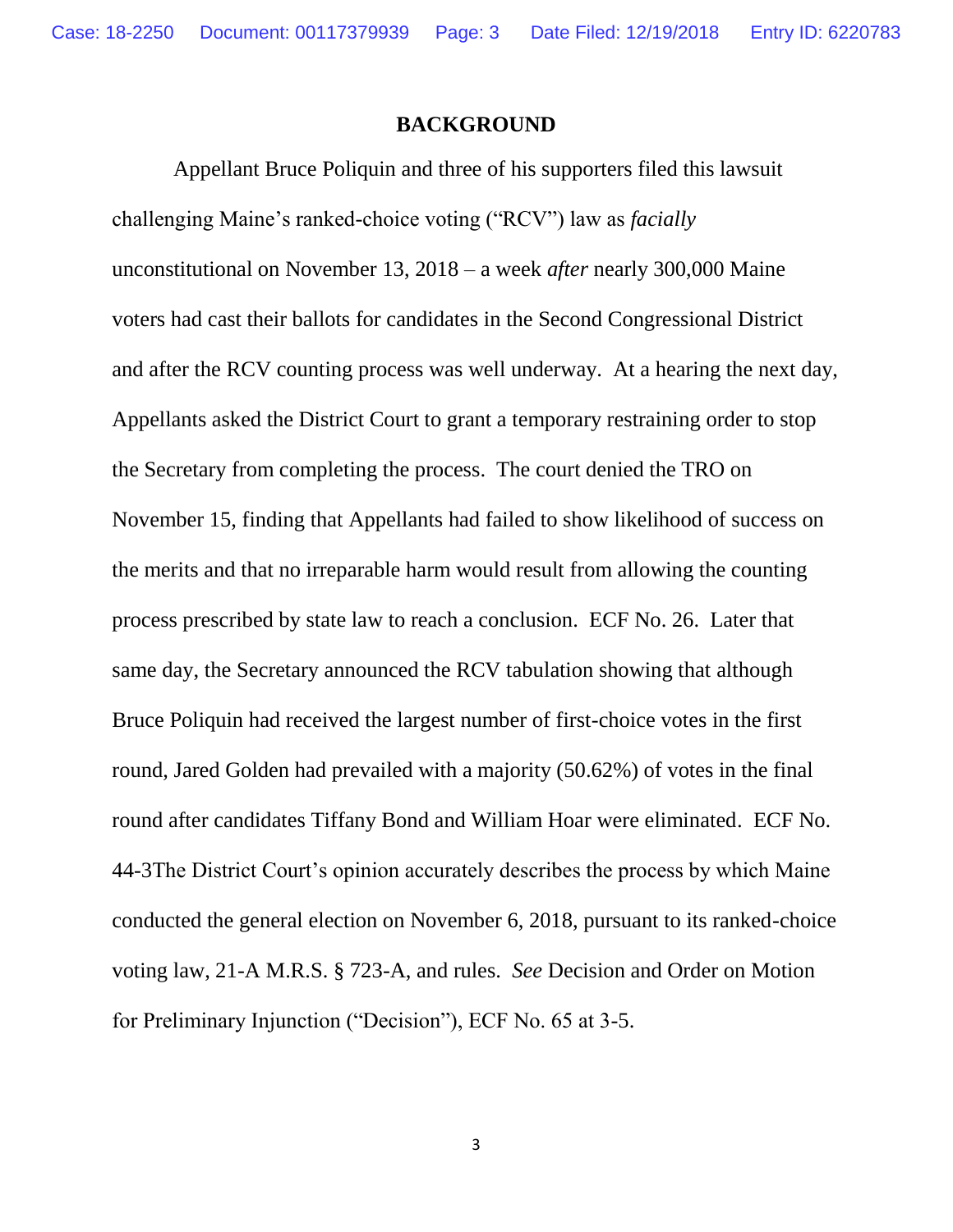On November 26, 2018, the Secretary submitted the official tabulation of all the general election results to the Governor, in accordance with 21-A M.R.S. § 722. Copies of the portions pertaining to the Second Congressional District are included in the trial court record. *See* Flynn Decl., ECF No. 44-1, ¶ 14; ECF Nos. 44-3 and 44-4. That same day, candidate Poliquin filed a request with the Secretary for a recount, pursuant to 21-A M.R.S. § 737-A and the Secretary of State's recount rule, 29-250 C.M.R. Ch. 536.<sup>1</sup>

Appellants pursued their motion for preliminary injunction in an effort to reverse the election result, asking the court to order the Secretary to declare Poliquin the winner based on receiving a plurality of the first-choice votes or, in the alternative, to order a new election. At the hearing on December 5, 2018, the court granted the parties' oral motion to consolidate the requests for preliminary and permanent injunctive relief with a trial on the merits. Appellants presented testimony of one expert, Dr. James Gimpel, and the parties presented oral argument. The trial record also contains affidavits filed by each of the plaintiffs, affidavits of four additional voters, submitted by the defendant-intervenors, and two declarations of Deputy Secretary of State Julie L. Flynn with exhibits. A week after the hearing, on December 13, 2018, the District Court issued a 30-page

 $<sup>1</sup>$  This rule is posted on the Secretary's website at:</sup> <http://www.maine.gov/sos/cec/rules/29/chaps29.htm>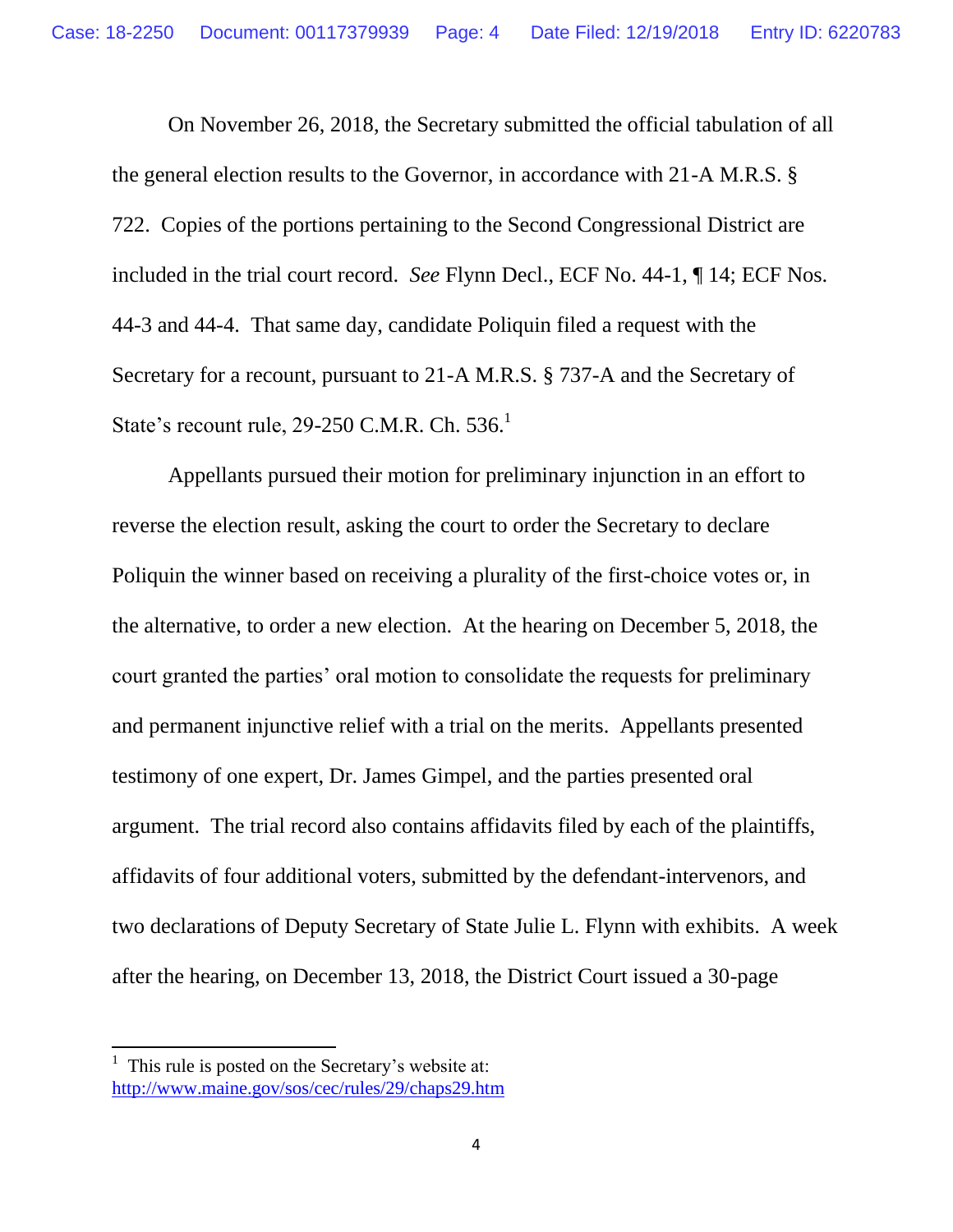decision denying Appellants' requests for injunctive relief and entered judgment for the defendants. ECF No. 65.

The recount began on December 6, 2018, and continued until the morning of December 14, 2018. Teams of volunteers for candidates Poliquin and Golden, acting under the Secretary's supervision in accordance with the recount rule, recounted approximately 165,000 ballots (56% of the total) from 320 towns representing over 85% of the municipalities in the Second District. At that point, Poliquin exercised his option to voluntarily terminate the recount. *See* 29-250 C.M.R. Ch. 536, § 7(13). Under Maine's recount rule, this means that the original RCV count reported in the official tabulation of November 26, 2018, constitutes the "Final Recount Tabulation." *See* 29-250 C.M.R. Ch. 536, § 7(13) and Ex. A to Declaration of Secretary of State Matthew Dunlap ("Dunlap Decl.").

Upon termination of the recount, the Secretary prepared and signed a certificate of election, in accordance with 5 M.R.S. § 84 and 21-A M.R.S. § 724, attesting that Jared Golden has been elected the Representative to Congress for the Second Congressional District. Ex. B to Dunlap Decl. The certificate was delivered to the Governor on Friday, December 14, 2018, for his signature. To date, the Governor has not signed it. On December 18, 2018, the Secretary provided the original certificate containing the Secretary's signature to the Clerk of the U.S. House of Representatives, in response to the Clerk's written request (ECF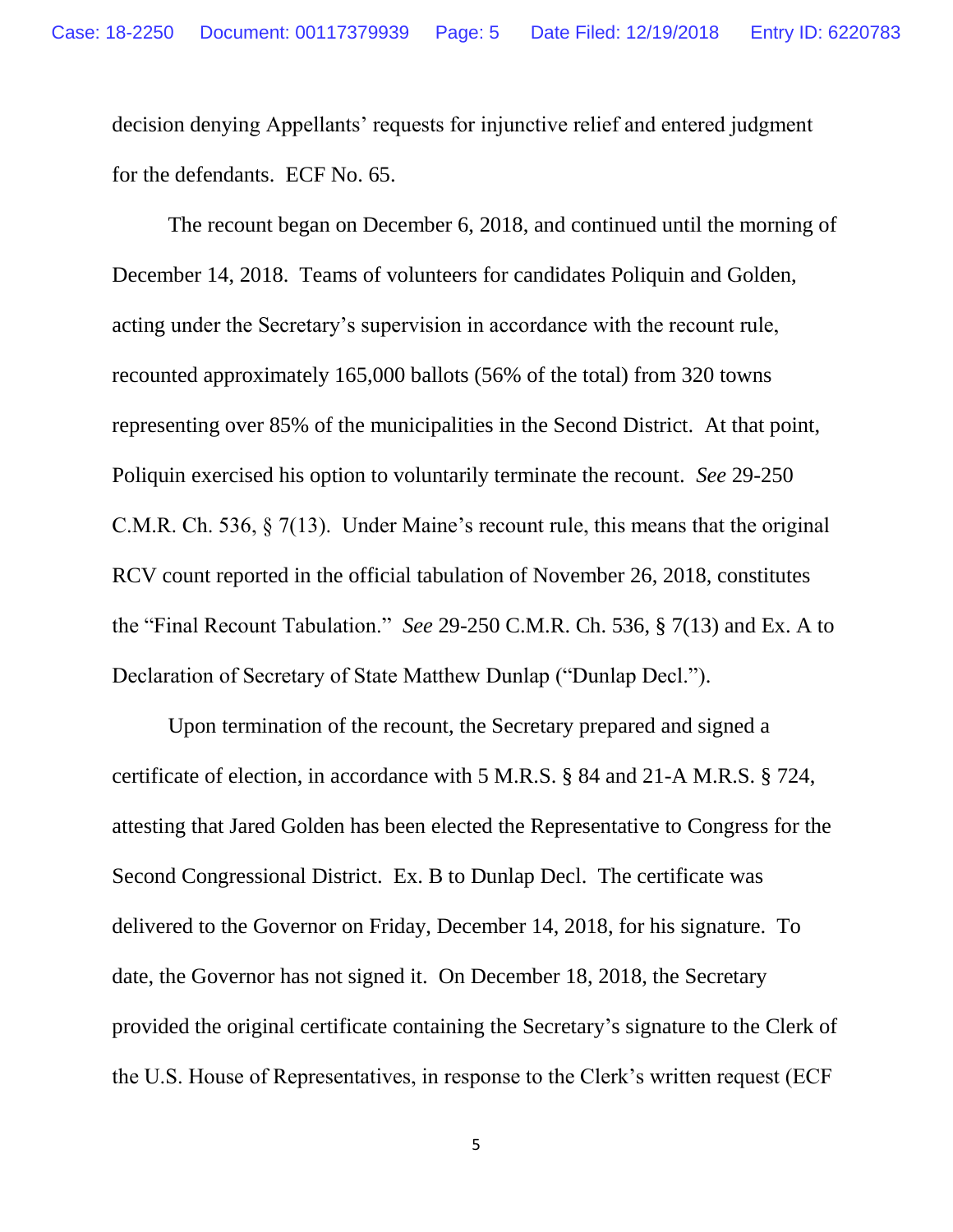No. 24-4) and in accordance with federal law, 2 U.S.C. § 26.<sup>2</sup> See Ex. B to Dunlap Decl.

#### **ARGUMENT**

**Standard of review.** "A party requesting injunctive relief pending appeal bears the burden of showing that the circumstances of the case justify the exercise of the court's discretion." *Respect Maine PAC v. McKee*, 622 F.3d 13, 15 (1<sup>st</sup> Cir. 2010). As with a request for preliminary injunction or a stay pending appeal, the court considers four factors: 1) whether Appellants have made a strong showing that they are likely to succeed on the merits, 2) whether they will be irreparably injured absent relief, 3) whether issuance of relief will substantially injure the other parties interested in the proceeding, 4) where the public interest lies. *Id., citing Hilton v. Braunskill*, 481 U.S. 770, 776 (1987). Moreover, "the first two factors

 $\overline{\phantom{a}}$ 

In contrast to the statute for Senators-elect, this federal law does not specify which state officials must sign the document providing the name of the candidate who was duly elected to the House of Representatives in accordance with state law. *Compare* 2 U.S.C. §§ 1a & 1b ("it shall be the duty of the executive of the State from which any Senator has been chosen to certify his election" and that certificate "must be countersigned by the secretary of state of the State").

 $2$  2 U.S.C. § 26 provides, in pertinent part:

Before the first meeting of each Congress the Clerk of the next preceding House of Representatives shall make a roll of the Representatives-elect, and place thereon the names of those persons, and of such persons only, whose credentials show that they were regularly elected in accordance with the laws of their States respectively, or the laws of the United States.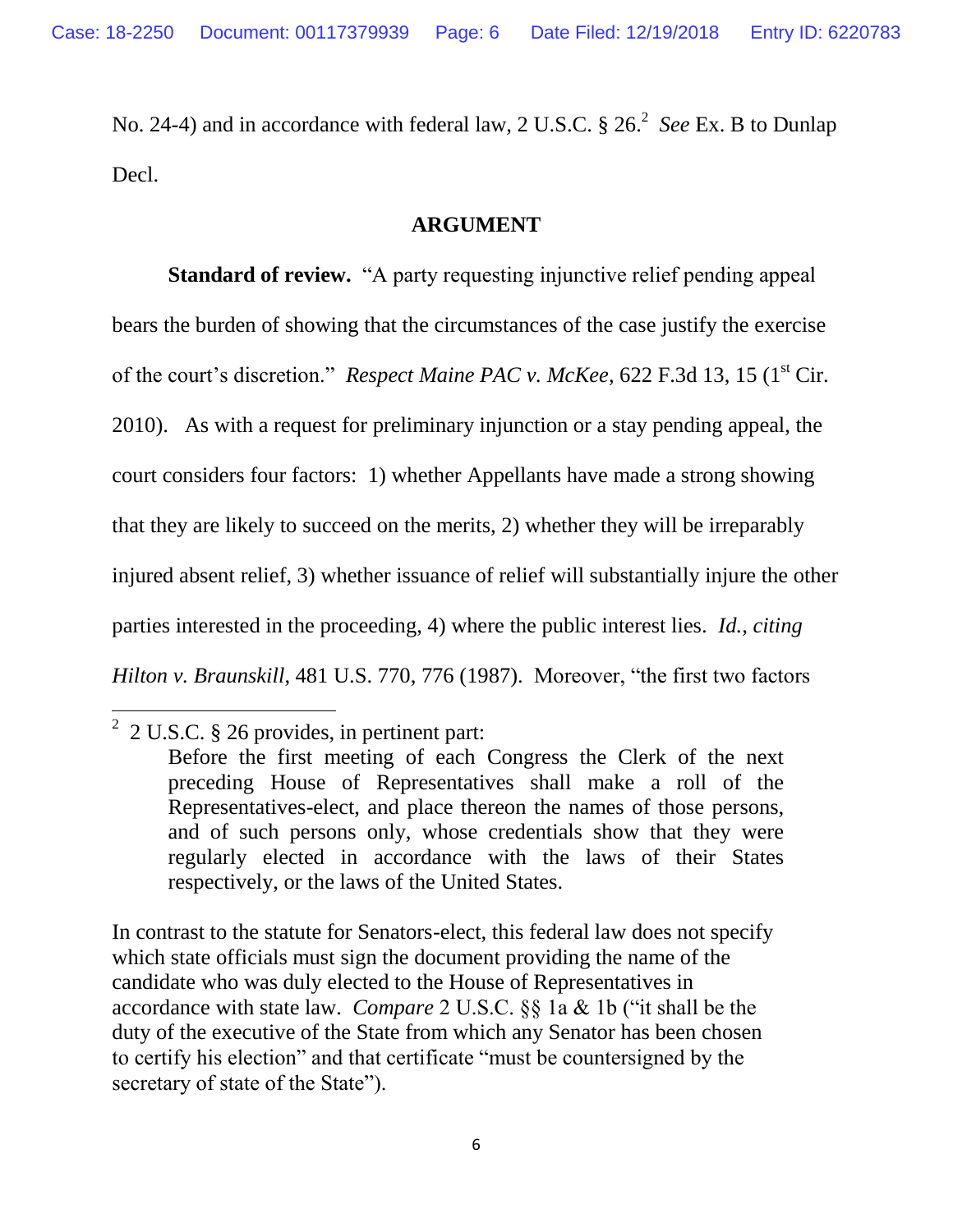are the most critical" and "[b]oth require a showing of more than mere possibility." *Id.*<sup>3</sup> Because the District Court ruled on the merits, and not simply on preliminary relief, Appellants must show a likelihood of establishing that the court abused its discretion or committed a clear error of law in ruling for the defendants.

*Conservation Law Foundation of New England, Inc. v. Andrus*, 617 F.2d 296, 298  $(1<sup>st</sup> Cir. 1979).$ 

# **I. Appellants have shown no reasonable likelihood of success on the merits of any of their claims.**

The District Court issued a detailed and thoughtful 30-page decision after a trial on the merits, addressing each constitutional and statutory claim raised by the Appellants. Appellants' assertion that the lower court somehow "sidestepped" the "questions presented" below (App. Mot. at 3) is completely unfounded. Their questions merely restate or reframe the same factual and legal issues that were raised and addressed by the lower court. Many of their arguments are based on pure speculation about what voters must have been thinking or "trying to do" when they cast their ballots. The District Court soundly rejected these claims, and the Appellants have offered nothing new to suggest the lower court erred.

<sup>&</sup>lt;sup>3</sup> Appellants' suggestion that they need only show that their appeal raises "serious" legal questions" is plainly wrong. That standard may apply only where denial of a stay (or injunction pending appeal) would "utterly destroy the status quo." *Conservation Law Foundation of New England, Inc. v. Andrus*, 617 F.2d 296, 297- 98 (1st Cir. 1979), discussing *Providence Journal Co. v. FBI*, 595 F.2d 889, 890  $(1<sup>st</sup> Cir. 1979).$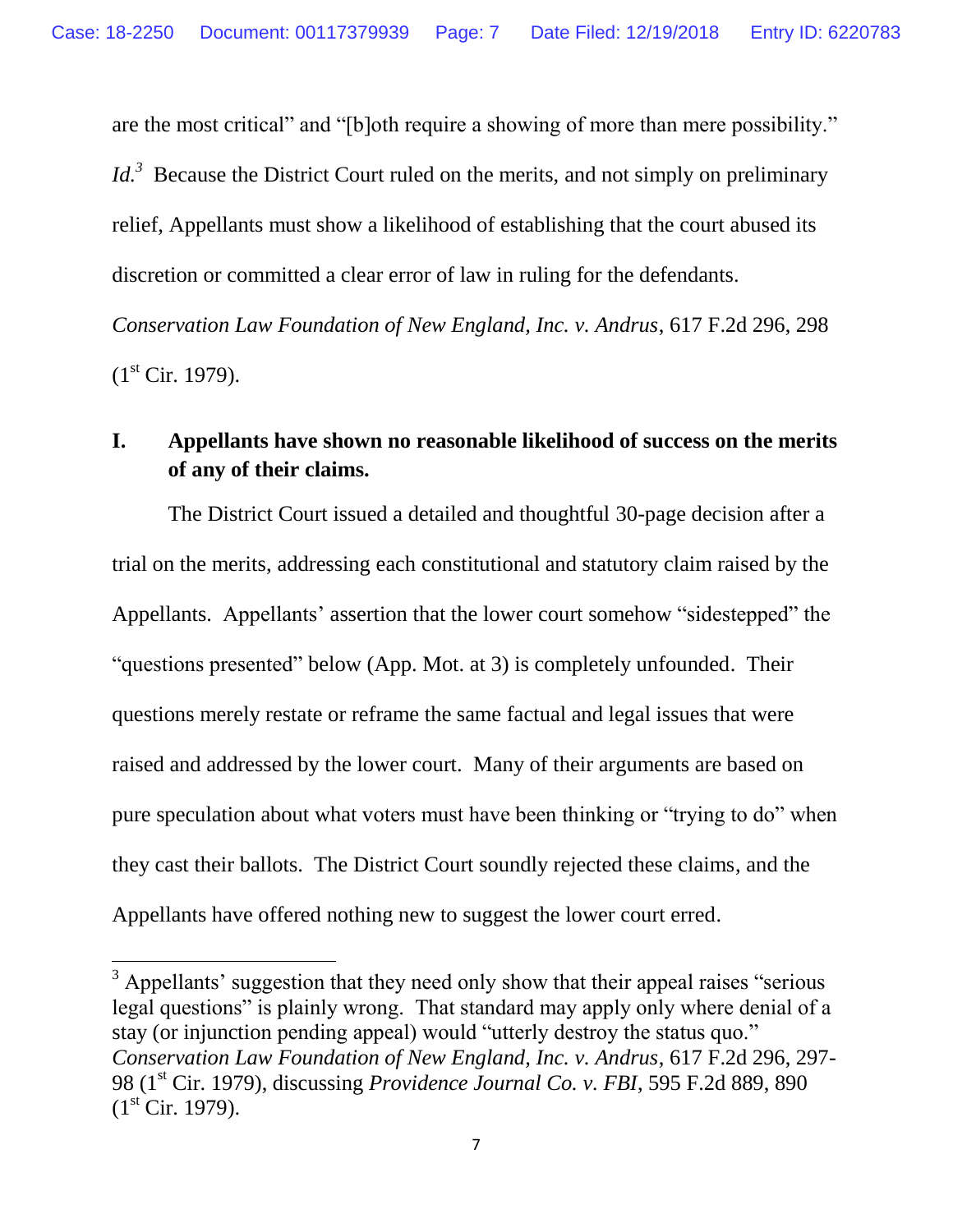For example, in arguing that ranked-choice voting imposes a severe burden on voters' rights, the Appellants contend that 8,000 votes for Tiffany Bond and William Hoar were improperly "discarded" and that the voters "tried to vote" in the runoff election but were unable to do so. App. Mot. at 10. The lower court found – and the undisputed election tabulation shows – that these voters either chose Ms. Bond and no one else, Mr. Hoar and no one else, or selected both of these independent candidates but ranked no other candidate. *See* ECF No. 64 at 5, n. 6, and ECF No. 44-4. While Appellants suggest that these voters were confused or somehow "tried to vote" unsuccessfully because of the RCV system, Appellants presented *no evidence* at trial to support those theories – other than their expert's testimony, which was rejected by the trial court as mere speculation. *See* ECF No. 64 at 26 ("To put it generously, Plaintiffs have not demonstrated persuasively that the inferences they draw from the ballot data are more likely true than false… There was no evidence produced to support that argument other than the conclusory testimony of Dr. Gimpel, which I have summarized and discounted entirely.") The trial court found it more likely from the evidence presented that these voters were expressing themselves "with clarity and conviction" when they chose how to mark their ballots. ECF No. 64 at 27. These findings are not clearly erroneous.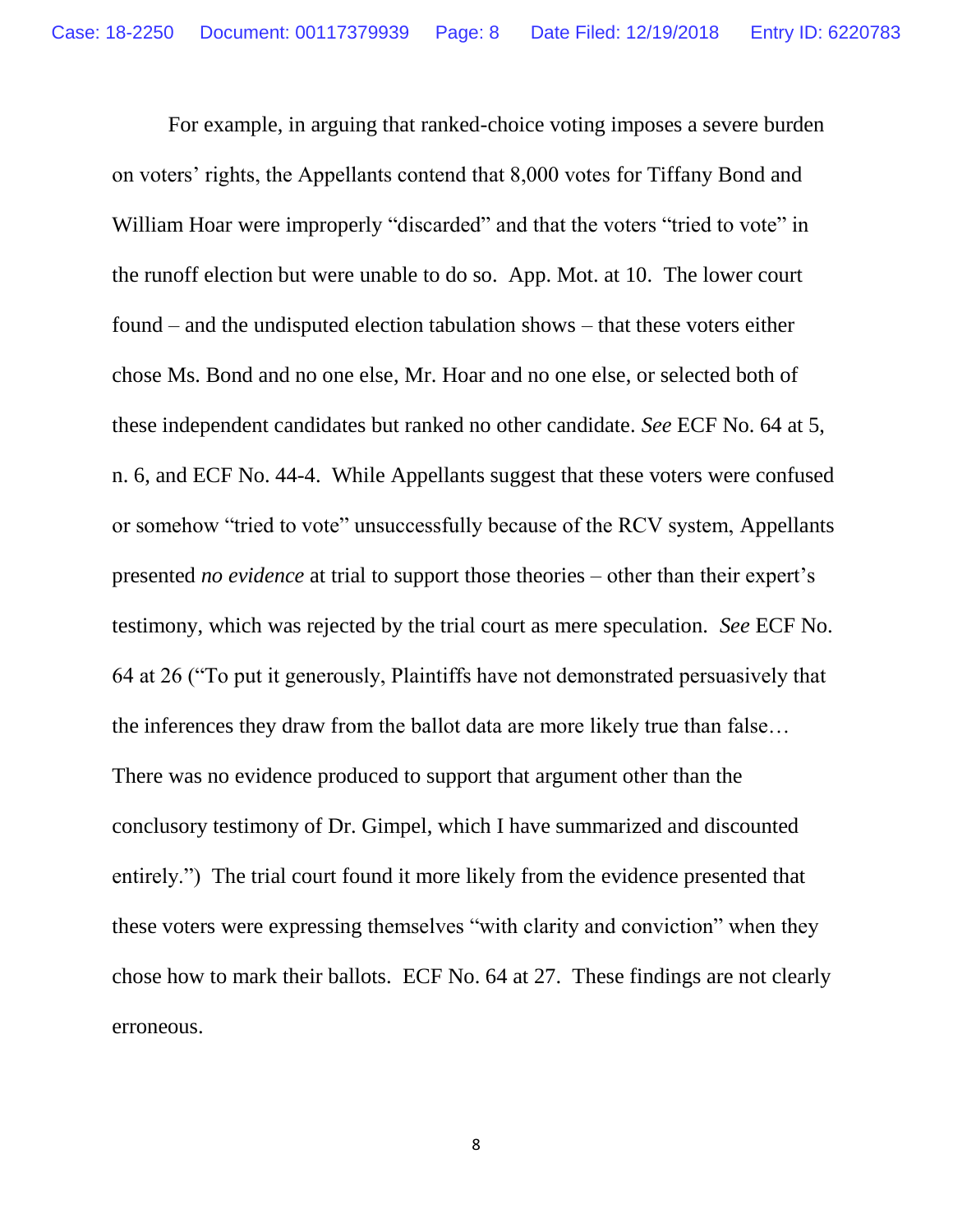In support of their equal protection claim, Appellants reiterate their assertions at trial that voters were treated unequally under the RCV system, based on which candidate they selected as their first choice (App. Mot. at 17-18). The District Court rejected this claim as a matter of fact and law, finding that "[p]laintiffs have not demonstrated that their votes received less weight… [Their] votes were not rendered irrelevant or diluted by this process." ECF No. 64 at 21.

It is undisputed that each of the Appellants voted only for Mr. Poliquin – and that their vote for him was counted in every round of RCV. Thus, they were not "locked into voting only for their first-choice candidate, with no ability to shift electoral support to other candidates in runoff rounds" by virtue of the RCV law, as alleged (App. Mot. at 18) – they *chose* to vote for only one candidate. Appellants' own expert witness conceded that they "participated fully in the election." ECF No. 64 at 22. Their claim of unequal treatment thus fails completely. Moreover, both at trial and in this motion, Appellants fail to cite any legal authority for the proposition that the ability to cast an "effective" vote means the ability to vote in a particular strategic manner that requires a separate run-off election.

Appellants assert that the District Court erred in concluding that the Voting Rights Act is limited to racial discrimination (App. Mot. at 17), but that is not what the District Court found. The District Court rejected Appellants' claims that RCV violates the Voting Rights Act because "the facts, as alleged, do not involve any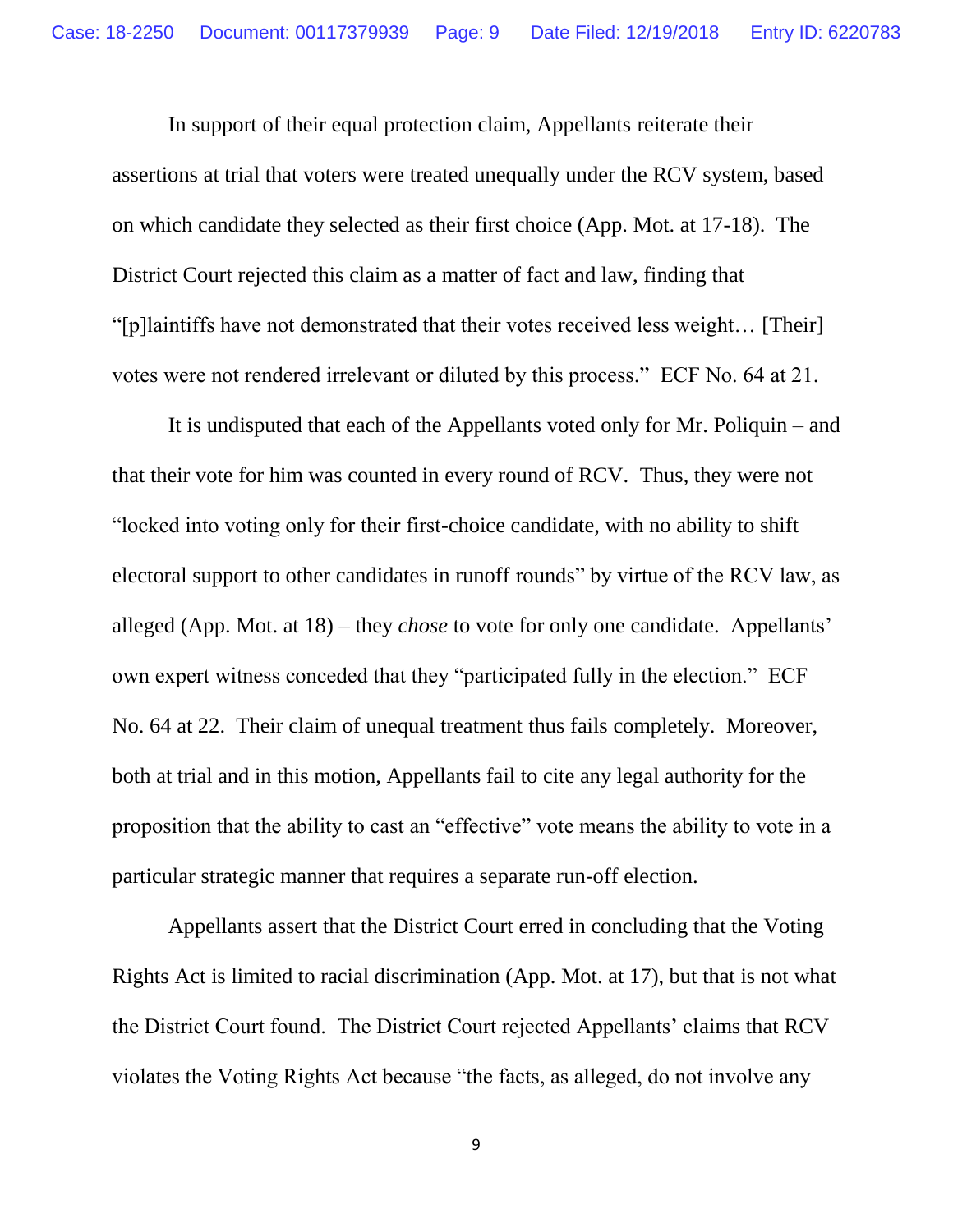effort by Defendants or anyone else with vested state-delegated authority to deny Plaintiffs their right to vote or to refuse to tabulate their vote." ECF No. 64 at 9, n.

12. Appellants offer nothing to demonstrate that this finding was in error.

Far from failing to address their Article I claims below, as Appellants contend (App. Mot. at 21), the District Court spent several pages of its decision detailing the reasons it was unpersuaded by Appellants' arguments. ECF No. 64 at 9-16. There is simply no language in the U.S. Constitution, nor any legal precedent, to support Appellants' assertions that RCV "far exceeds" Maine's authority to prescribe the manner of conducting Congressional elections. App. Mot. at 21.

In short, the District Court performed a careful and thorough analysis of the facts and legal arguments presented below. Appellants' motion offers no grounds for finding error.

# **II. The absence of an injunction pending appeal would not affect the status quo and could cause no irreparable injury to Appellants.**

Plaintiffs contend that absent the issuance of an emergency injunction, "the State will immediately certify the election results under [RCV], and the winner will take office on Jan. 3, 2019." App. Br. at 22. Both assertions are off the mark. First, the Secretary already has certified the election results, having "certified a final tabulation of the votes," as the District Court found. Decision, ECF No. 65 at 5-6. The recount completed after the District Court issued its decision did not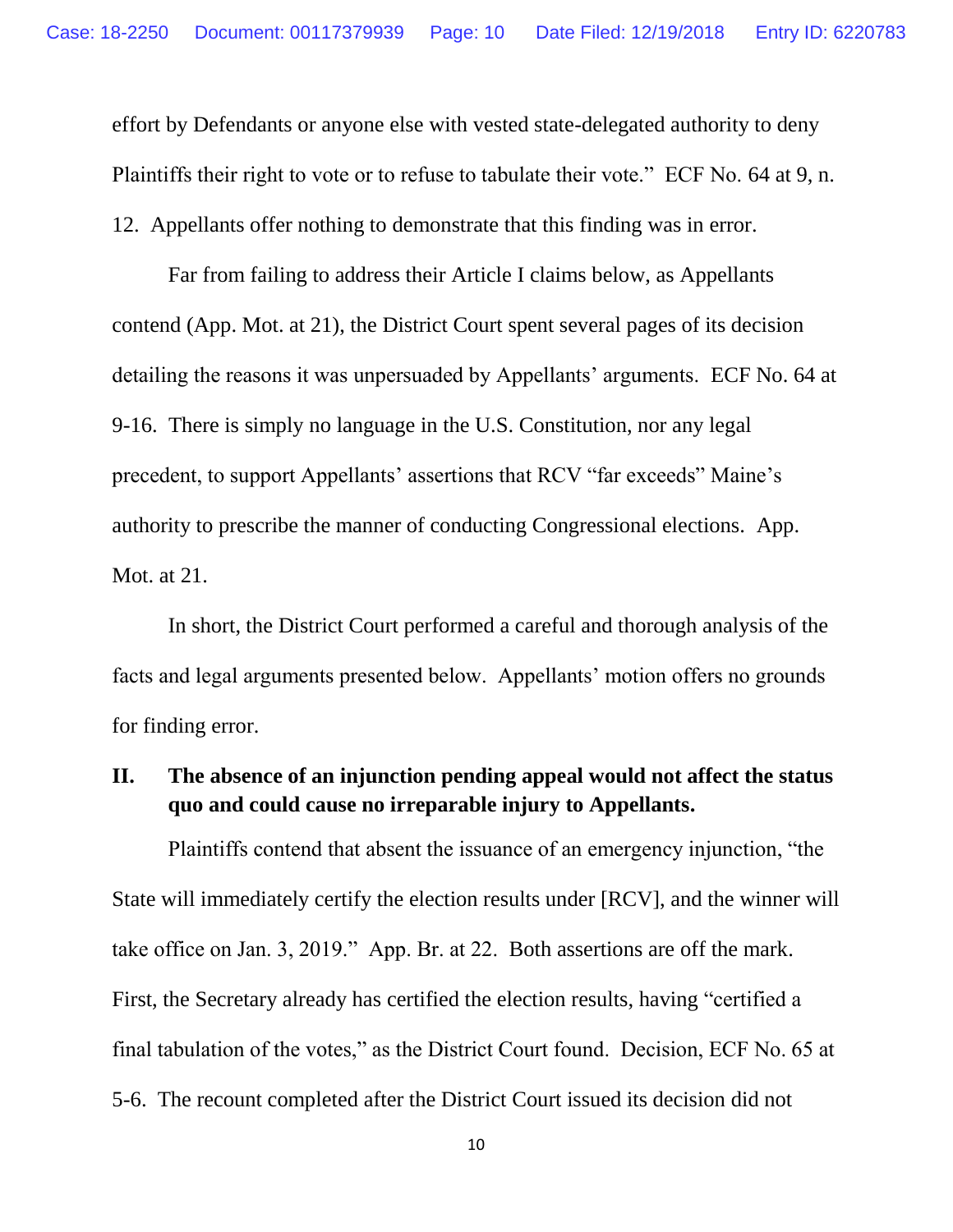change the final tabulation, and the Secretary has now issued the certificate of election according to that tabulation. Second, whether Jared Golden, as the certified winner of the election, will take office when Congress convenes on January 3, 2019, is a matter for the U.S. House of Representatives to decide in accordance with the U.S. Constitution, Article I, § 5 ("[e]ach house shall be the judge of the elections, returns and qualifications of its own members") – not any state or federal court.

The certificate of election that the Secretary has signed and sent to the House Clerk provides a credential for Representative-elect Golden to present to the House, but it does not determine as a matter of law whether he will be seated by that body. *See Franken v. Pawlenty*, 762 N.W.2d 558, 570 (Minn. 2009) (absence of certificate of election signed by Governor and Secretary of State had no effect on ability of U.S. Senate to seat the Senator-elect). The absence of the Governor's signature on the certificate likewise is not determinative.<sup>4</sup> *See Deschler's* 

<sup>&</sup>lt;sup>4</sup> The Governor's reluctance to sign presumably reflects his disagreement with ranked-choice voting, as expressed in a letter submitted to the trial court on December 7, 2018 (ECF No. 61). The Governor also may be relying on language in 21-A M.R.S. § 724 stating that "[t]he Governor may not issue a certificate [of election] while the election is contested before the court." However, this statement refers only to elections in which a state court has jurisdiction to resolve disputed and/or challenged ballots pursuant to Maine's recount statute. *See* 21-A M.R.S. § 737-A (10). These include primary elections and general elections for county offices. *See In the Matter of Primary Election Ballot Disputes*, 2004 ME 99, ¶¶ 6- 17, 857 A.2d 494, for a full discussion of Maine's recount statute and the court's jurisdiction. *See also Opinion of the Justices*, 152 Me. 212, 218-19, 142 A.2d 532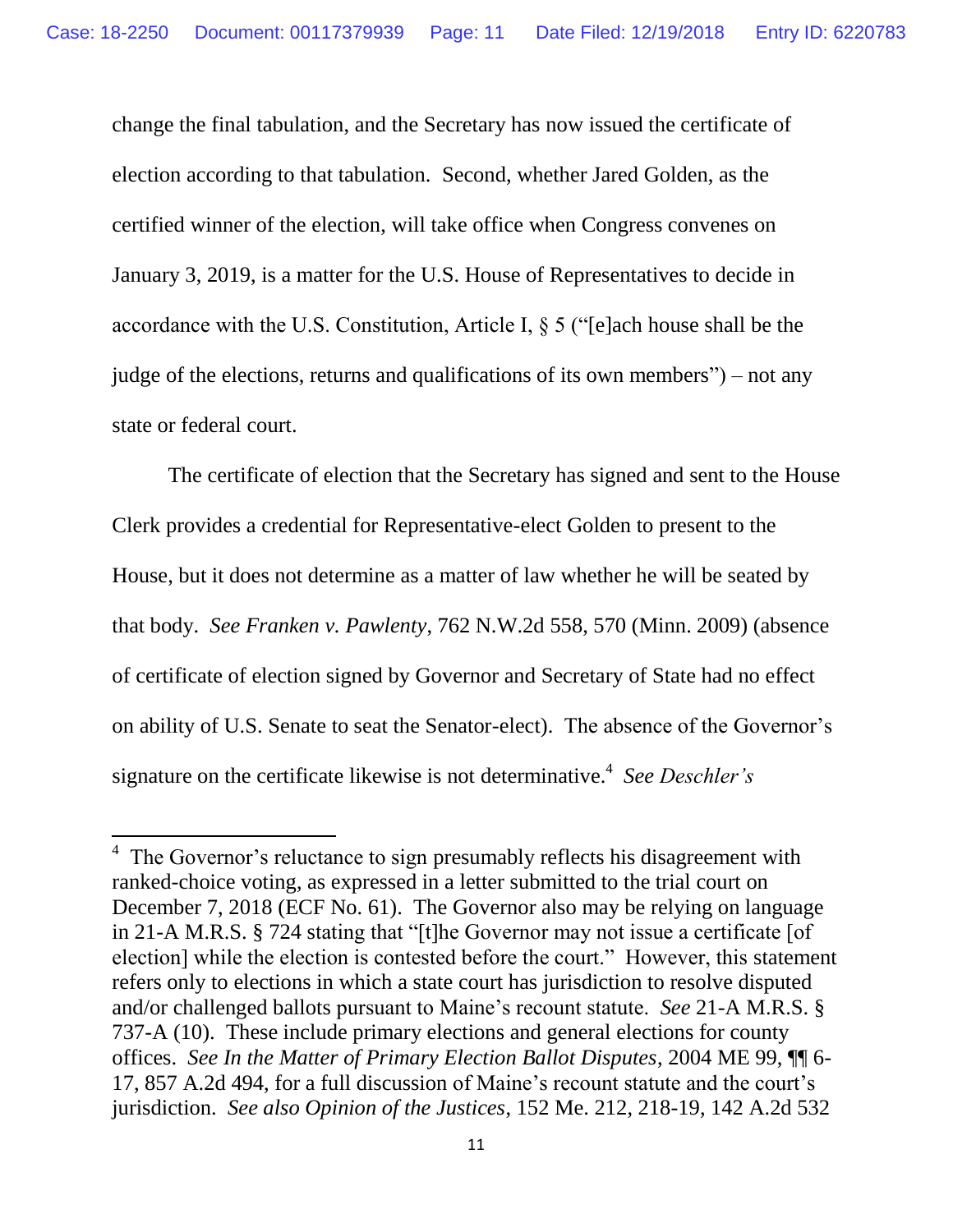*Precedents*, Vol. \_\_, Chapter 8, Section 17 (certificate is only prima facie proof of entitlement to House seat and validity of certificate is for House to determine). Indeed, on at least one prior occasion, the U.S. House of Representatives voted to seat a Maine Congressman for whom no certificate had been issued because the Governor and Executive Council were deadlocked on the results of a recount. H. Res. 5, 77 Cong. Rec. 71, 72 73<sup>rd</sup> Cong. 1<sup>st</sup> Sess. At this stage of the process, there is no emergency relief that this Court can issue that would deprive the United States House of Representatives of the authority to determine whether Jared Golden can be properly seated as a member of the House.

# **III. Issuance of an injunction pending appeal would harm other parties and be contrary to the public interest.**

If the injunction Appellants seek were able to prevent Jared Golden from being seated when the Congress convenes on January 3, 2019, pending the outcome of this appeal, that would certainly harm both Mr. Golden as the winning candidate and the public interest. It would deprive Mr. Golden of the ability to serve in the office to which he was properly elected in accordance with Maine law. It would also leave the citizens of the Second District without representation in Congress during an important session. On January 3, 2019, and every day

<sup>(1956) (</sup>Governor required by law to issue certificate of election to apparent winner of Congressional election).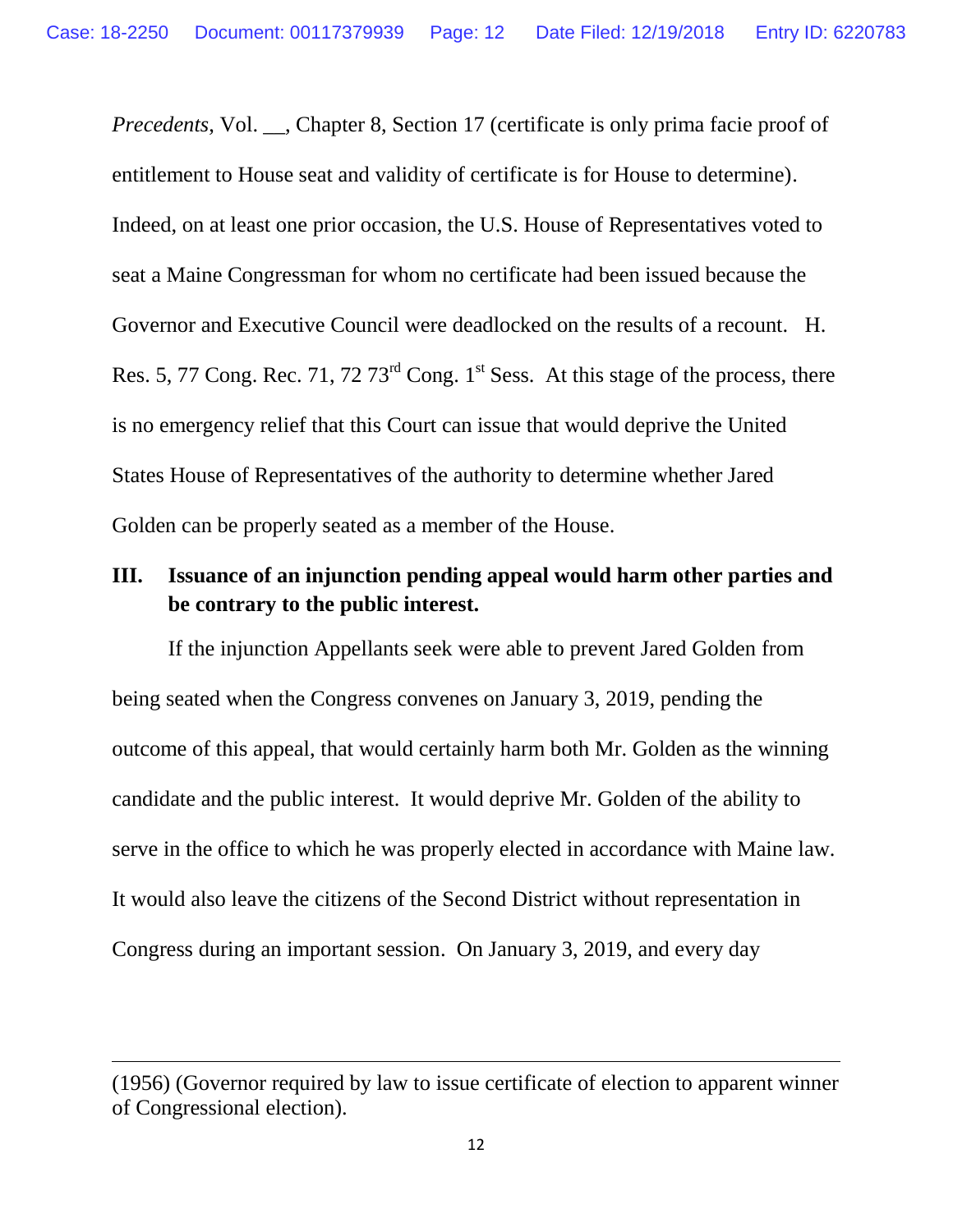thereafter that Congress remains in session would constitute irreparable harm to

those citizens if they are not represented and is contrary to the public interest.

# **CONCLUSION**

For the foregoing reasons, the Secretary respectfully requests that the Court deny Appellants' motion for emergency injunctive relief, and ultimately deny the appeal.

Dated: December 19, 2018 Respectfully submitted,

/s/ Phyllis Gardiner PHYLLIS GARDINER Assistant Attorney General [Phyllis.gardiner@maine.gov](mailto:Phyllis.gardiner@maine.gov) THOMAS A. KNOWLTON Assistant Attorney General [Thomas.a.knowlton@maine.gov](mailto:Thomas.a.knowlton@maine.gov) Office of the Attorney General Six State House Station Augusta, Maine 04333-0006 Tel. (207) 626-8830 Fax (207) 287-3145

Counsel for Defendant Secretary of State Matthew Dunlap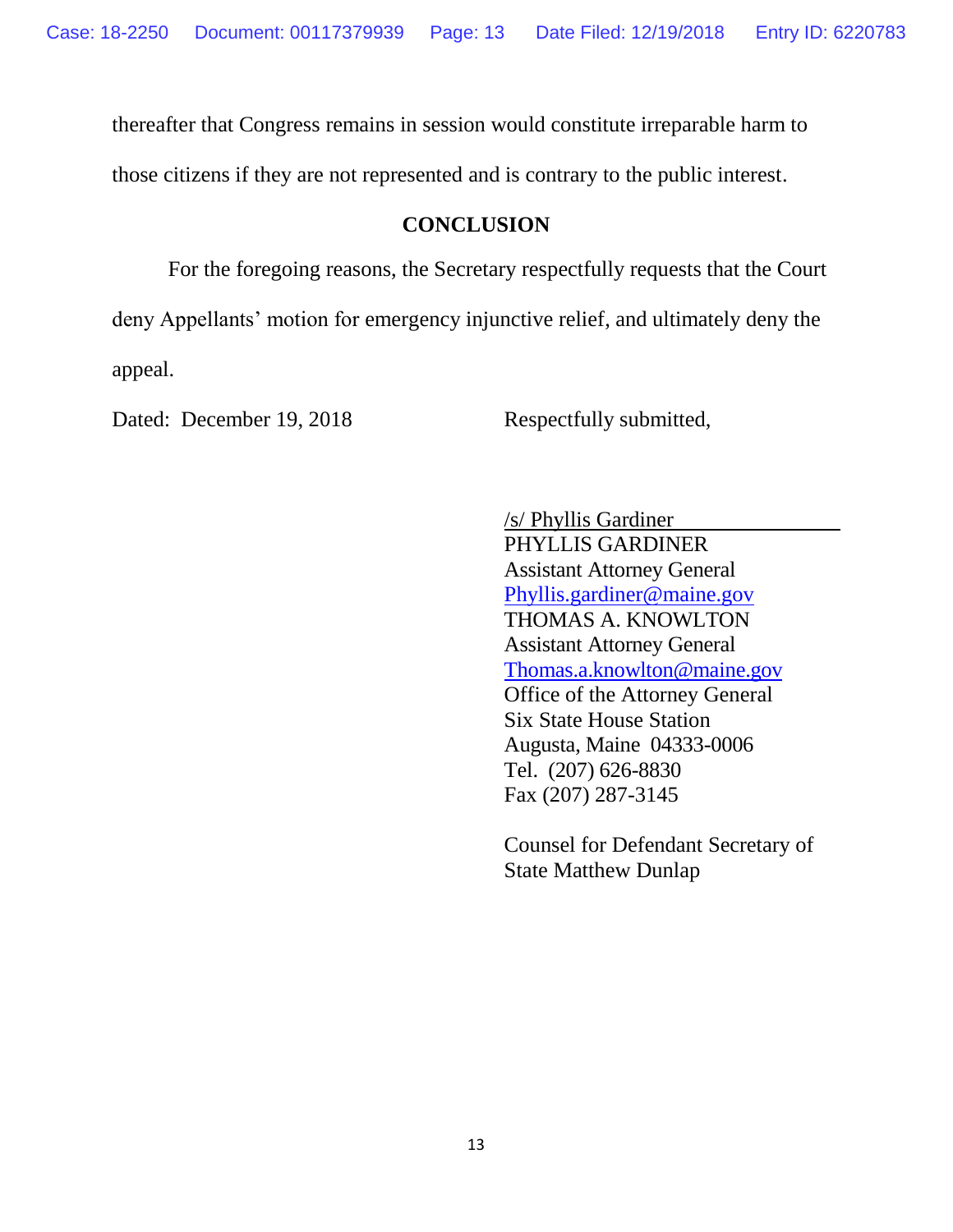#### CERTIFICATE OF SERVICE

I hereby certify that on this, the  $19<sup>th</sup>$  day of December 2018, I electronically filed the above document with the Clerk of Court using the CM/ECF system, which will send notification to counsel of record.

Dated: December 19, 2018 /s/ Phyllis Gardiner

PHYLLIS GARDINER Assistant Attorney General Office of the Attorney General 6 State House Station Augusta, ME 04333-0006 Tel. (207) 626-8800 phyllis.gardiner@maine.gov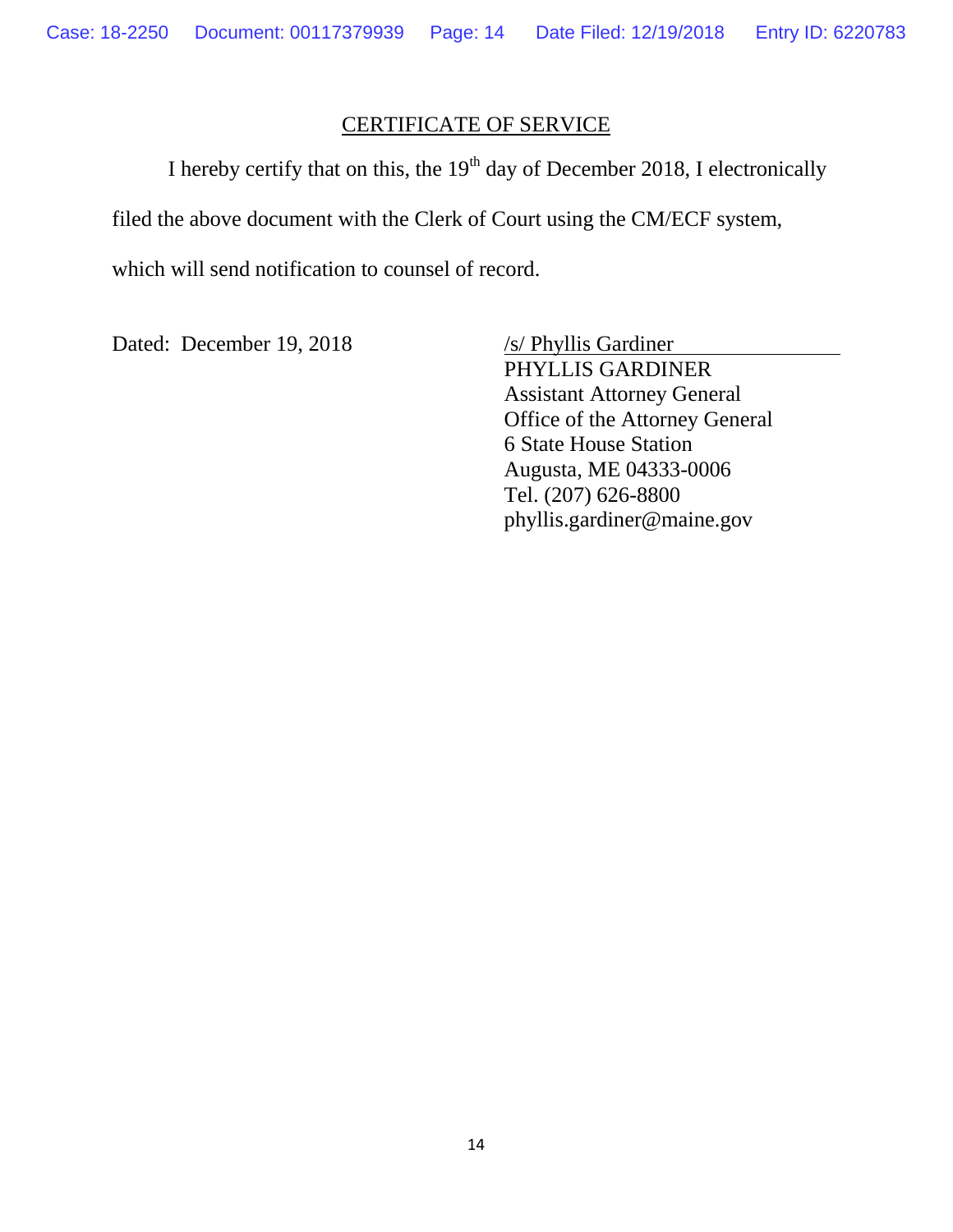## **IN THE UNITED STATES COURT OF APPEALS FOR THE FIRST CIRCUIT**

| Brett Baber, et al.                 |                  |  |
|-------------------------------------|------------------|--|
| Plaintiffs-Appellants,              |                  |  |
| V.                                  | Case No. 18-2250 |  |
| Matthew Dunlap,                     |                  |  |
| Secretary of State of Maine, et al. |                  |  |
| Defendants-Appellees,               |                  |  |

# **DECLARATION OF SECRETARY OF STATE MATTHEW DUNLAP**

I, Matthew Dunlap, declare as follows:

1. My name is Matthew Dunlap. I am over the age of 21 years, have personal knowledge of the facts stated herein, and am competent to testify to the same.

2. I currently serve as Maine's Secretary of State and have held that office continuously since January 7, 2013. Among other duties, the Secretary of State's Office is responsible for administering state and federal elections, in accordance with Title 21-A of the Maine Revised Statutes and applicable federal election statutes.

3. A true and accurate copy of the Final Recount Tabulation for the November 6, 2018 General Election Recount, Second Congressional District, signed by representatives of the candidates and by the Deputy Secretary of State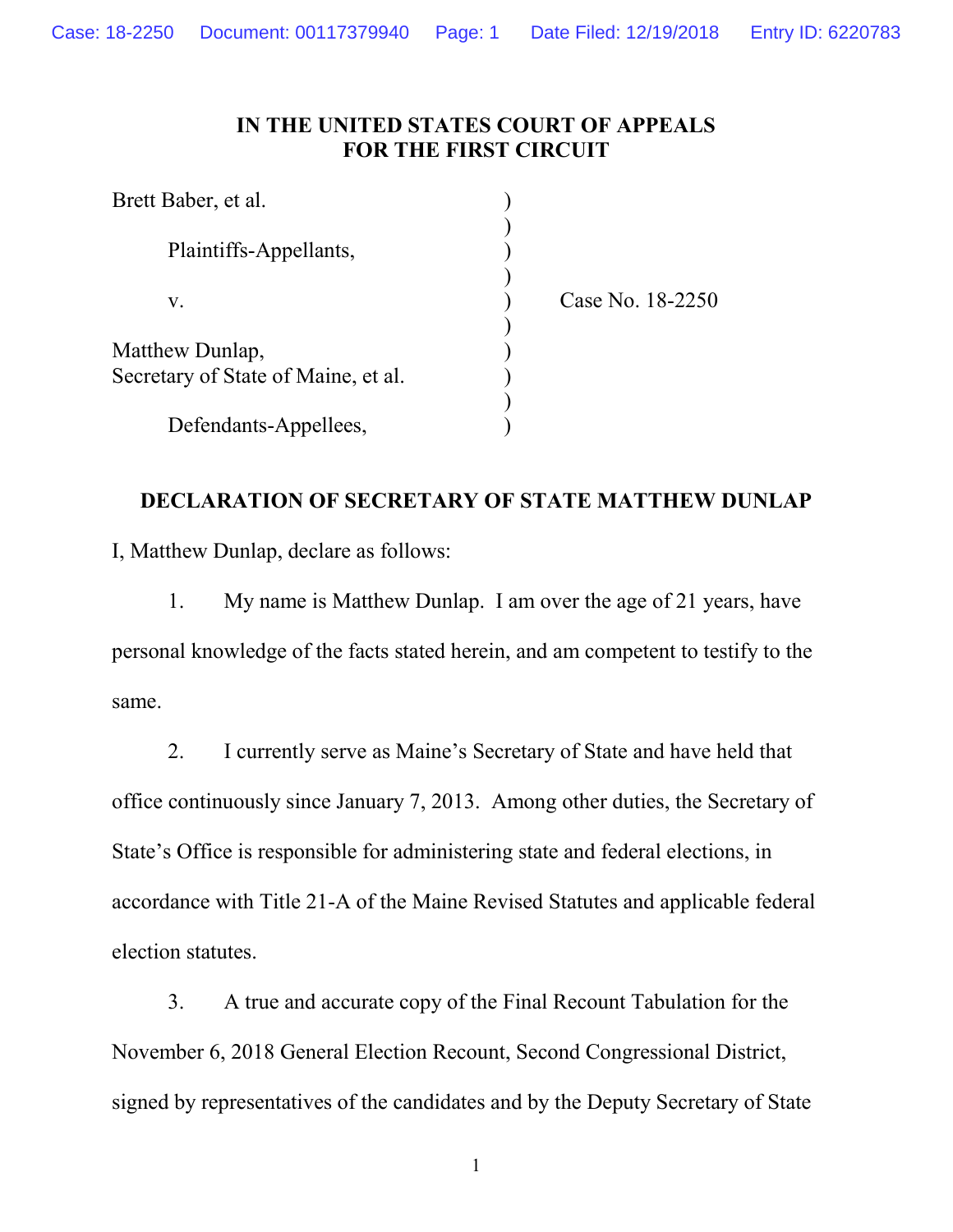after the requesting candidate, Bruce Poliquin, decided to terminate the recount on Friday, December 14, 2018, is attached hereto as Exhibit A.

4. After the Final Recount Tabulation was signed on Friday, December 14, 2018, my office prepared and I signed a certificate of election attesting that Jared F. Golden of Lewiston, Maine was duly elected the Representative to Congress for Maine's Second Congressional District at the general election on November 6, 2018. A true and accurate copy of the original certificate is attached here as the second page of Exhibit B.

5. Also attached here as the first page of Exhibit B is a true and accurate copy of the letter that I sent to the Clerk of the U.S. House of Representatives on December 18, 2018, enclosing the original certificate of election.

## **DECLARATION PURSUANT TO 28 U.S.C. § 1746**

Dated: December 19, 2018 /s/ Matthew Dunlap

Matthew Dunlap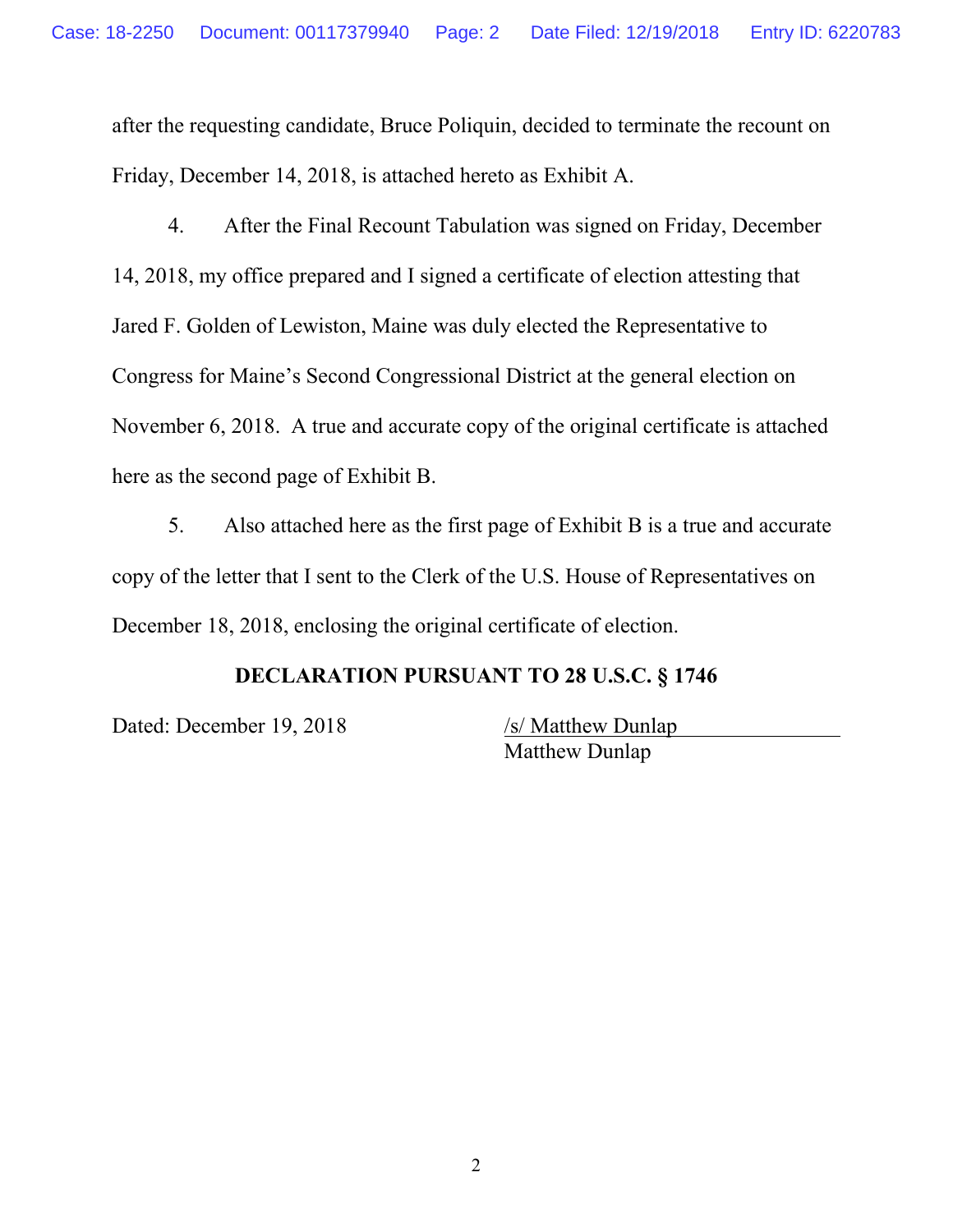## CERTIFICATE OF SERVICE

I hereby certify that on this, the  $19<sup>th</sup>$  day of December 2018, I electronically filed the above document with the Clerk of Court using the CM/ECF system, which will send notification to counsel of record.

Dated: December 19, 2018 /s/ Phyllis Gardiner

PHYLLIS GARDINER Assistant Attorney General Office of the Attorney General 6 State House Station Augusta, ME 04333-0006 Tel. (207) 626-8800 phyllis.gardiner@maine.gov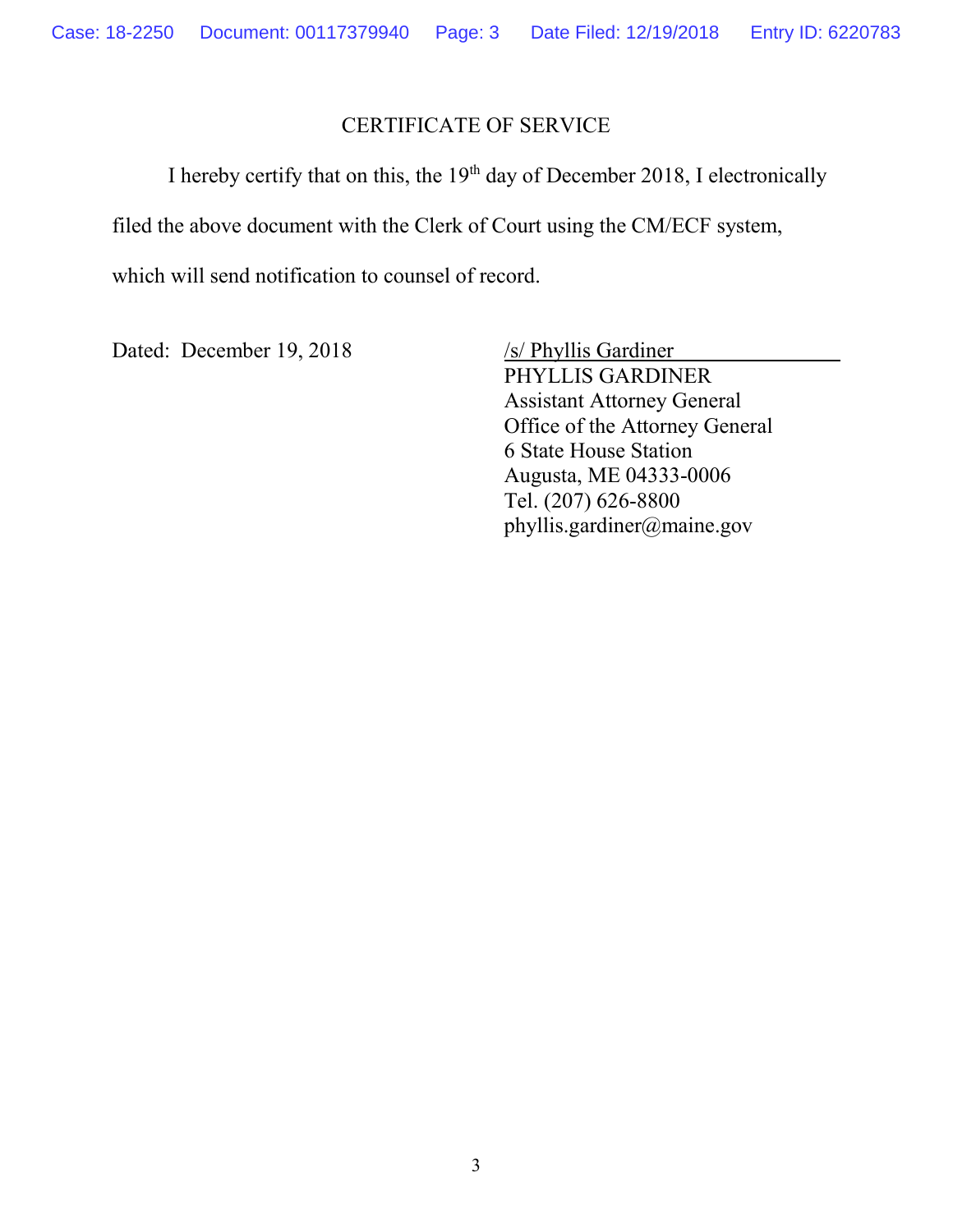

## **FINAL RECOUNT TABULATION NOVEMBER 6, 2018 GENERAL ELECTION RECOUNT** SECOND CONGRESSIONAL DISTRICT

#### Date: December 14, 2018

A recount of the general election for the Second Congressional District was initiated on December 6, 2018, with Mr. Poliquin as the requesting candidate, and it has been ongoing since that date. Over 165,000 ballots from approximately 320 out of the 375 municipalities in the Second District have been recounted. The requesting candidate having now decided to terminate the recount, in accordance with the Secretary of State's Rules Establishing Procedures for Requesting and Conducting Recounts of Elections Determined by Ranked-choice Voting, Chapter 536, section 7, subsection 13, the original ranked-choice voting count (attached hereto and referenced in the official tabulation submitted to the Governor on November 26, 2018) constitutes the Final Recount Tabulation.

#### **SIGNED:**

| ostru A Jan M                                     |
|---------------------------------------------------|
| Counsel for Bruce Poliquin                        |
|                                                   |
| Counsel for Jared F. Golden                       |
|                                                   |
| Secretary of State Recount Supervisor or Designee |
|                                                   |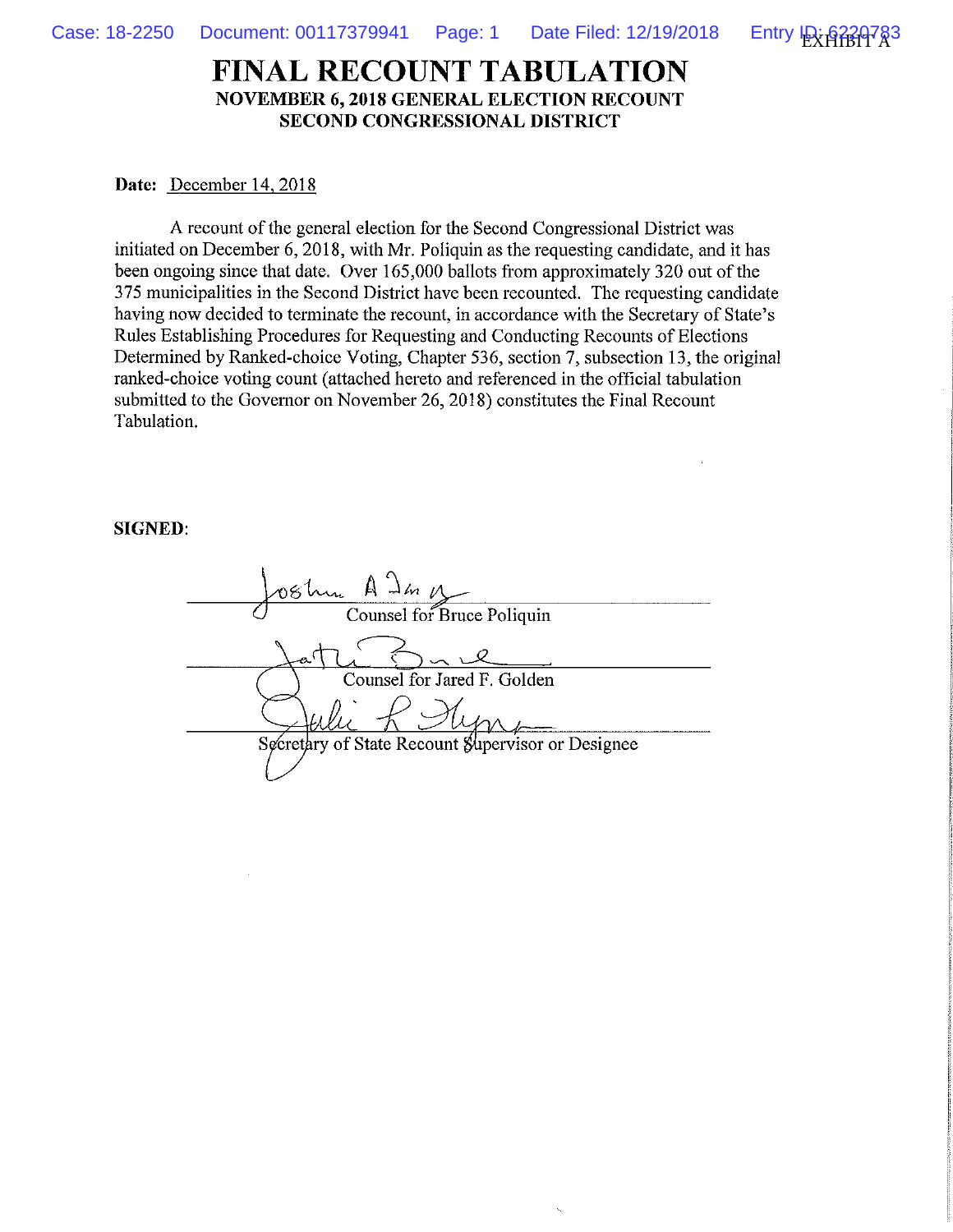| Summary Report | General Election |
|----------------|------------------|
| Report Name    | Election Name    |

| $\breve{\vec{u}}$<br>cnera | ٦<br>ý<br>i<br>۲<br>٠ |
|----------------------------|-----------------------|
|                            |                       |

**Election Date** Office Title

# **Congressional District 2**

|                            |                       | <b>Eburd</b><br>Round |               |              | Round <sub>2</sub> |                 |
|----------------------------|-----------------------|-----------------------|---------------|--------------|--------------------|-----------------|
| <b>Candidate Names</b>     | <b>Votes</b>          | Percentage            | Transfer      | <b>Votes</b> | Percentage         | <b>Transfer</b> |
| Bond, Tiffany L.           | 16552                 | 05.71%                | -16552        |              | 00.00%             | c               |
| DEM Golden, Jared F.       | $\frac{3}{2}$<br>1320 | 45.58%                | 10427         | 142440       | 50.62%             |                 |
| Hoar, William R.S.         | 6875                  | 02.37%                | $-6875$       | c            | 00.00%             |                 |
| REP Poliquin, Bruce        | 184<br>1341           | 46.33%                | 4747          | 138931       | 49.38%             |                 |
| <b>Ballot Exhausted</b>    |                       |                       |               |              |                    |                 |
| By Overvotes               | 435                   |                       | $\frac{8}{3}$ | 533          |                    |                 |
| By Undervotes              | 6018                  |                       | 7820          | 13838        |                    |                 |
| By Exhausted Choices       | $\circ$               |                       | 335           | 35           |                    |                 |
| <b>Continuing Ballots</b>  | 289624                |                       | c             | 281371       |                    |                 |
| 计多式<br><b>TOTAL</b>        | 077<br><b>2960</b>    |                       |               | 296077       |                    |                 |
| Winning threshold by round | 144813                |                       |               | 140686       |                    |                 |

Generated: 11/21/2018 19:36

Total = Ballot Exhausted by Overvotes + Ballot Exhausted by Undervotes + Exhausted Ballot + Continuing Ballots Winning Threshold = [Continuing ballots/(Vote for [number] +1)] + 1

"\*" symbol signifies elimination due to Tie Resolution.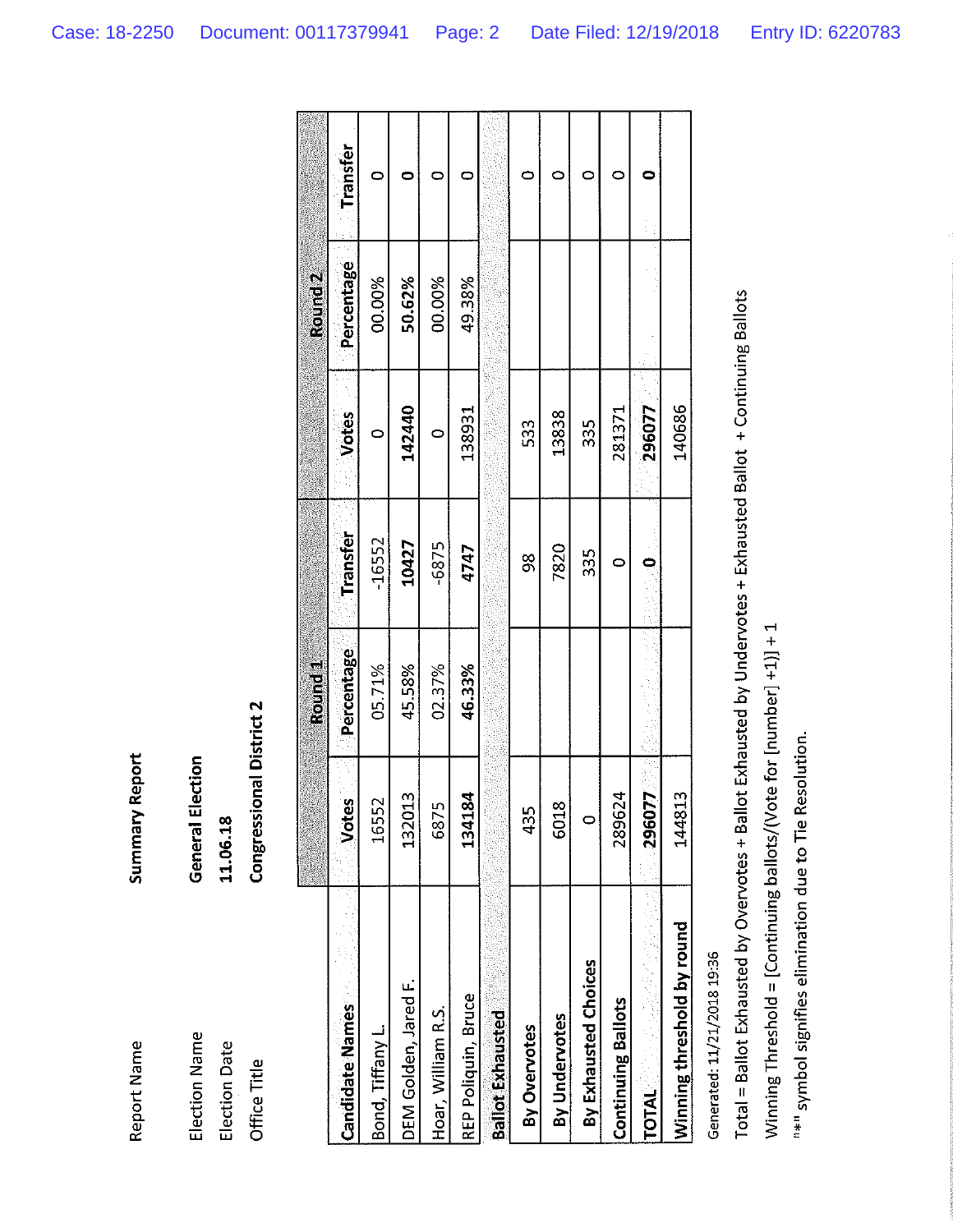



**MATTHEW DUNLAP SECRETARY OF STATE** 

OFFICE OF THE **SECRETARY OF STATE** 

December 18, 2018

Karen L. Haas, Clerk U.S. House of Representatives **UPS Public Affairs** 316 Pennsylvania Avenue, S.E., Suite 300 Washington, D.C. 20003

> Certificate of Election for Representative-elect Jared F. Golden  $RE:$

Dear Ms. Haas:

Enclosed, pursuant to 2 U.S.C. § 26 and in response to your letter of October 3, 2018, addressed to Melissa Packard as Director of our Elections Division, is an original certificate of election signed by me as Maine's Secretary of State, attesting that Jared F. Golden of Lewiston, Maine was duly elected the Representative to Congress for Maine's Second Congressional District at the general election held on November 6, 2018, in accordance with the election laws of this State.

If you have any questions or need additional information, please do not hesitate to contact me at (207) 626-8400.

Sincerely, Matthew Dunlap Secretary Of State